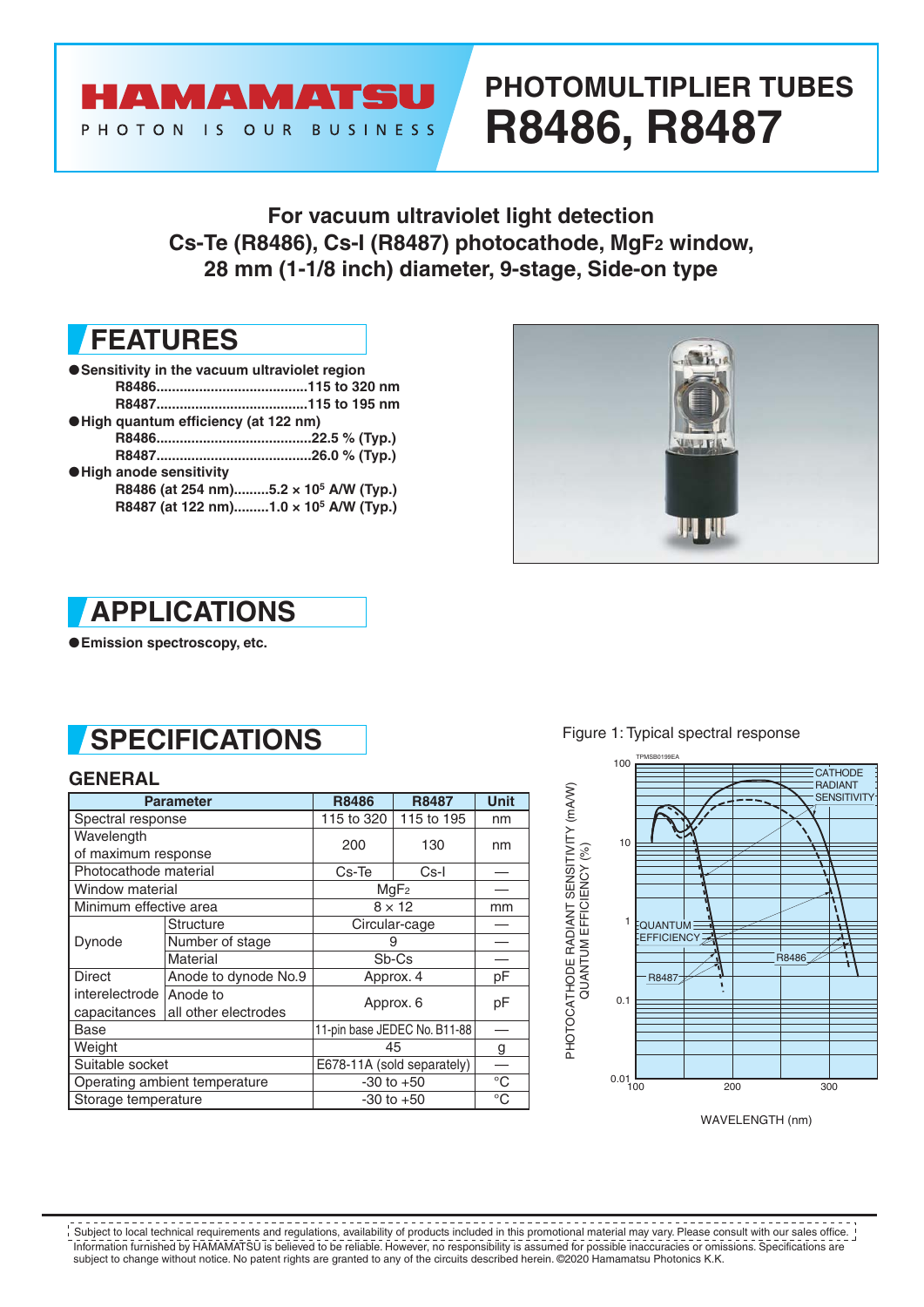### **MAXIMUM RATINGS (Absolute maximum values)**

| <b>Parameter</b>              | <b>Rating</b> | Unit |
|-------------------------------|---------------|------|
| Supply voltage                |               |      |
| Between anode and cathode     | 1250          | V    |
| Between anode and last dynode | 250           | V    |
| Average anode current $(4)$   | () 1          | mA   |

## **CHARACTERISTICS (at 25 °C)**

| $\mathbf{z}$<br><b>Parameter</b>                           | R8486                  | R8487                  | <b>Unit</b> |  |  |
|------------------------------------------------------------|------------------------|------------------------|-------------|--|--|
| Cathode sensitivity                                        |                        |                        |             |  |  |
| Quantum efficiency at 122 nm                               | 22.5                   | 26.0                   | $\%$        |  |  |
| at 254 nm                                                  | 25.0                   |                        | $\%$        |  |  |
| Anode sensitivity ®                                        |                        |                        |             |  |  |
| Radiant at 122 nm                                          |                        | $1.0 \times 10^{5}$    | A/W         |  |  |
| at 254 nm                                                  | $5.2 \times 10^{5}$    |                        | A/W         |  |  |
| Gain                                                       | $1.0 \times 10^{7}$    | $3.9 \times 10^{6}$    |             |  |  |
| Anode dark current (After 30 minute storage in darkness) ® | 1.0                    | 0.1                    | nA          |  |  |
| ENI (Equivalent Noise Input) © at 122 nm                   |                        | $1.12 \times 10^{-16}$ | W           |  |  |
| at 254 nm                                                  | $1.09 \times 10^{-16}$ |                        | W           |  |  |
| Time response                                              |                        |                        |             |  |  |
| Anode pulse rise time <sup>®</sup>                         | 2.2                    | 2.2                    | ns          |  |  |
| Electron transit time $\mathbb{E}$                         | 22                     | 22                     | ns          |  |  |
| Transit time spread <sup>(E)</sup>                         | 1.2                    | 1.2                    | ns          |  |  |

#### **NOTES**

A: Averaged over any interval of 30 seconds maximum.

B: Measured with the voltage distribution ratio shown in Table 1 below.

Table 1: Voltage distribution ratio

| Electrode                    |  |  |  |  |  |  |  |  |  |  | Dy1 Dy2 Dy3 Dy4 Dy5 Dy6 Dy7 Dy8 Dy9 |  |  |  |  |  |
|------------------------------|--|--|--|--|--|--|--|--|--|--|-------------------------------------|--|--|--|--|--|
| <b>Distribution</b><br>ratio |  |  |  |  |  |  |  |  |  |  |                                     |  |  |  |  |  |
| Supply voltage=1000 V        |  |  |  |  |  |  |  |  |  |  |                                     |  |  |  |  |  |

K: Cathode Dy: Dynode P: Anode

C: ENI is an indication of the photon-limited signal-to-noise ratio. It refers to the amount of light in watts to produce a signal-to-noise ratio of unity in the output of a photomultiplier tube.

$$
ENI = \frac{\sqrt{2q \cdot \text{Idb} \cdot g \cdot \Delta f}}{S}
$$

where  $q =$  Electronic charge (1.60  $\times$  10<sup>-19</sup> coulomb).

ldb = Anode dark current in amperes after 30 minutes storage in darkness.

g = Gain.

- $\Delta f =$  Bandwidth of the system in hertz.
- S = Anode radiant sensitivity in amperes per watt at the wavelength of interest.
- D: The rise time is the time for the output pulse to rise from 10 % to 90 % of the peak amplitude when the entire photocathode is illuminated by a delta function light pulse.
- E: The electron transit time is the interval between the arrival of delta function light pulse at the entrance window of the tube and the time when the anode output reaches the peak amplitude. In measurement, the whole photocathode is illuminated.
- F: Also called transit time jitter. This is the fluctuation in electron transit time between individual pulses in the signal photoelectron mode, and may be defined as the FWHM of the frequency distribution of electron transit times.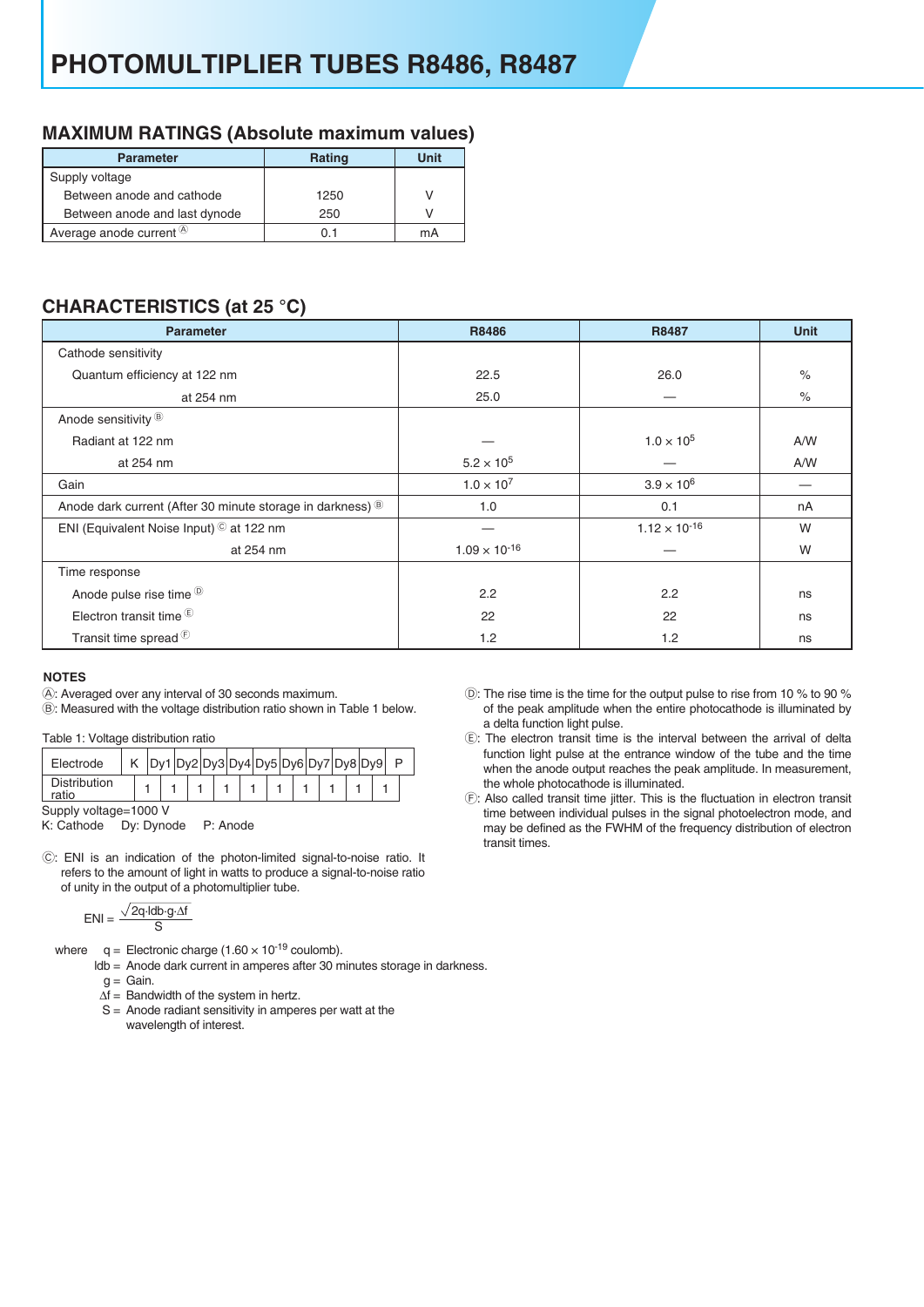

TRANSIT TIME

Figure 3: Typical time response

TPMSB0004EB

TIME (ns)

1

2

20

Figure 2: Typical gain and anode radiant sensitivity



Figure 4: Dimensional outline and basing diagram (Unit: mm)



Figure 5: Socket E678-11A (Sold separately) (Unit: mm)

300 500 700 1000 1500

RISE TIME

SUPPLY VOLTAGE (V)





TACCA0064EA

**NOTE:** There is a 2 mm diameter hole to exhaust inner air on the plastic base.